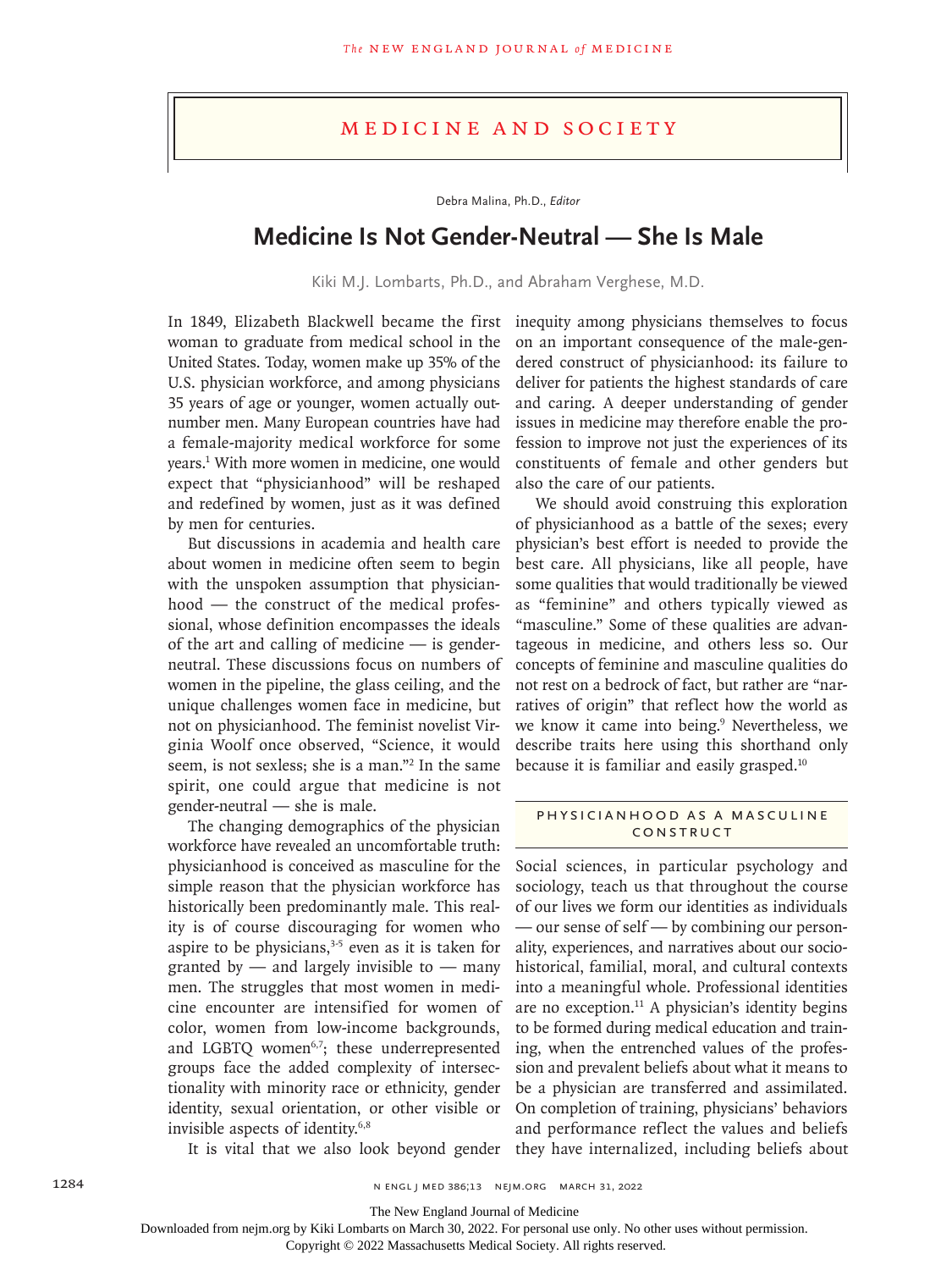gender in medicine. Numerous empirical studies suggest that physicianhood today continues to valorize characteristics associated with masculinity.12-14

Agency, power, objectivity, and rationality traditionally "masculine" endowments — still largely define how medicine is organized, practiced, and valued today. Protocolized medicine, measurement practices, systems-based thinking, efficiency, and authoritarian leadership reflect the ways in which modern medical practice has been shaped by a male orientation. In U.S. health care systems today, procedures, pathways, quality metrics, and technology are venerated, while compassion, communication, and humanism are frequently given lip service but less frequently operationalized or rewarded in meaningful ways. Authoritative leadership is associated with hierarchy and dispassion and is often opposed to emotive connectedness.15 Gender-based harassment and microaggressions toward women matters of power — remain commonplace.<sup>3,13,14,16</sup>

On the basis of his writings, the French philosopher Michel Foucault would argue that the discourse on physicianhood — the way physicians both talk about their professional role and perform it — has *produced* its male-gendered orientation, that this orientation never existed as an objective fact. In other words, the statements and frameworks that have defined, explained, praised, judged, assessed, and regulated physicianhood are what brought into existence a maleoriented construct of physicianhood as a truth; this construct then became codified and entrenched in institutionalized practice.17

The few female physicians who were practicing medicine by the turn of the 20th century critiqued the male ethos — but also found doing so to be self-defeating, as they strove to achieve an equal place in the profession.<sup>18</sup> In the second half of the 20th century, the scientific transformation of medical practice further entrenched the male orientation of physician identity, as scientific knowledge and technical competence came to be associated with men more than women.7 Physicians' work that was once seen as the art of a "man of character" gave way to the practice of physicians as "men of method"; cognitive abilities and the scientific method came to define the character of physicianhood.<sup>19</sup>

Traditionally female-coded qualities such as nurturance, intuition, communality, and expressiveness were not seen as fundamental to the

practice of medicine. Over time, the physician's bedside skills — including history taking, the physical examination, and the use of the clinical eye — began to seem less important than "objective" data.<sup>7,20</sup> Today, advances in artificial intelligence tend to further consolidate the culturally coded "objective" masculine view and threaten to marginalize the "soft skills" that are coded as feminine, just as other well-described unintended consequences of artificial intelligence tend to further disadvantage minority groups.<sup>21</sup>

#### Failing Our Patients

The gendered construct of physicianhood affects patient care. Landmark publications in surgery,<sup>22</sup> internal medicine,<sup>23</sup> and cardiology<sup>24</sup> have shown that across procedures and illnesses, patients treated by female physicians have better clinical outcomes than those treated by male physicians, in terms of mortality, readmission rates, and postoperative complications. The differences are small but statistically significant. The exact mechanisms underlying these differences are unclear, but they suggest differing practice patterns between female and male physicians. Studies suggest that female physicians' gender-specific contributions might be found in patient-centered empathetic communication, psychosocial counseling, preventive care, and disease management.<sup>25-28</sup> Female physicians are also more likely than their male counterparts to care for underserved communities, be effective team players, and err on the side of caution rather than take risks.<sup>22,29</sup>

Such traits are beneficial not only for individual patients, but also for population health, health care effectiveness, and cost control. It's remarkable that these practice styles and outcomes that are more likely to be facilitated by women, and may be coded as feminine, managed to surface in male-oriented work environments. These desirable qualities and outcomes can be catalyzed and consolidated by designing environments that are inviting to  $-$  and not inhibiting for — physicians of all genders, allowing them to deploy and devote all their talents and experiences to serving patients.<sup>30,31</sup> Health care organizations whose environments inadvertently exclude parts of the physician workforce will compromise excellence in patient care, research, and education.<sup>8</sup>

The driving force for change must be the best interest of patients. We need more research on

The New England Journal of Medicine

Downloaded from nejm.org by Kiki Lombarts on March 30, 2022. For personal use only. No other uses without permission.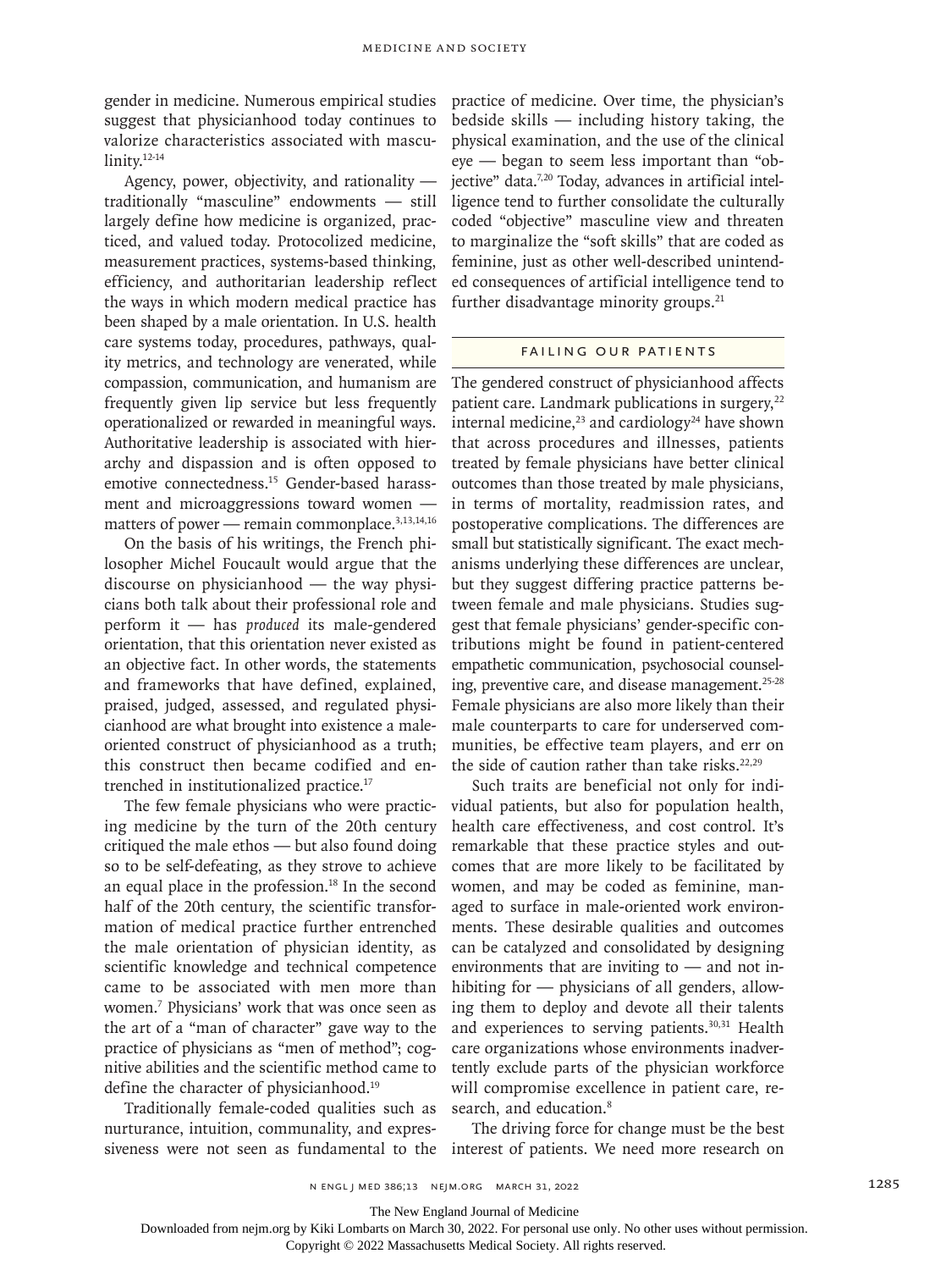physicians' performance according to gender in order to understand, validate, and value what a gender-diverse orientation might bring to patients and health care. Building on the scholarly work (often by women) that has elucidated the male gendering of medicine, we now need to be open to discussing and challenging the prevailing construct of physicianhood, and to welcome genderdiverse perspectives when thinking about medicine, health care, and the medical profession.

### Marginalizing Female Physicians, Devaluing the Profession

Members of female-majority professions such as nursing and elementary and high school teaching may attest that when a profession is practiced mostly by women, its work becomes labeled as "women's work," which has historically meant "less worthy" and translated into lower pay, status, and influence. Similarly, despite the outstanding performance and contribution of female physicians to patient care, the role of women in the medical profession is often devalued. Recent analyses of data from the Association of American Medical Colleges show that specialties with higher representation of women tend to have lower compensation. For every increase of 10 percentage points in the percentage of women in a specialty, the median annual salary for male specialists decreased by \$7,465, and the median salary for female specialists by \$15,003.<sup>32</sup>

Salaries are not the only way in which women physicians are undervalued, underemployed, and underpaid as compared with men. When physician payment rates are based on relative weights per physician service unit, the male-dominated surgical specialties are better compensated than the medical specialties.33 The Relative Value Scale Update Committee (RUC) that represents the entire medical profession could help address this problem by ensuring a more equitable distribution of physician payments that does justice to the nonprocedural and primary care specialties in which female physicians are well represented. It is noteworthy that of the 22 RUC members appointed by major national medical specialty societies, currently only 1 is a woman, representing pediatrics.34

There are also subtler ways to further undermine women's value. Analyses show that female surgeons perform less-complex, and thus lesslucrative, surgeries than their male peers, even with adjustment for differences in clinical subspecialty and years in practice. The beliefs of the referring physicians have been shown to drive such gender imbalances in surgical practice.<sup>35</sup>

Marginalization of any group in medicine is detrimental to the profession and to its purpose, which still aligns with the aphorism "to cure sometimes, to relieve often, to comfort always." A discourse that transcends genders and focuses on how best to serve patients might better uphold the values of the profession and the pay and power it commands. Indeed, as long as the construct of physicianhood remains male-gendered, it will disillusion and discourage women<sup>36</sup> and anyone whose identity falls outside the traditional male–female binary; it will keep them from entering the ranks and will present obstacles to those inside the ranks who attempt to bring about change.

Shifting to a more gender-diverse construct of physicianhood is an exciting prospect. It will affect discussions regarding professionalism, medical curricula, and practice. It will also require the development of new metrics for skills and orientations that are culturally coded as feminine, such as patient-centeredness, public health focus, communication, and empathy, while challenging metrics for traditionally masculine skills and orientations, such as positions of power, procedures, profit, and execution. The profession may need to acknowledge some more subjective and informal modes of knowing — those socalled soft skills.<sup>37</sup> Recent publications on human connection, presence, and compassion<sup>20,38,39</sup> suggest that such a shift would have salutary effects on both patients and physicians, for these "soft skills" contribute to both the science and the art of medicine.

Broadening awareness that the traditional construct of physician identity is male-gendered is the first step for any organization that aims to foster and improve the position and work experiences of women of all races, ethnic groups, and backgrounds, who will soon account for the majority of U.S. physicians. Lack of such awareness can undermine every task force, committee, or initiative that attempts to address the issue of gender inequity in (male-defined) specialties, leadership positions, or R01 grant funding. Understanding and embracing a definition of physicianhood that is shaped by women as well as

The New England Journal of Medicine

Downloaded from nejm.org by Kiki Lombarts on March 30, 2022. For personal use only. No other uses without permission.